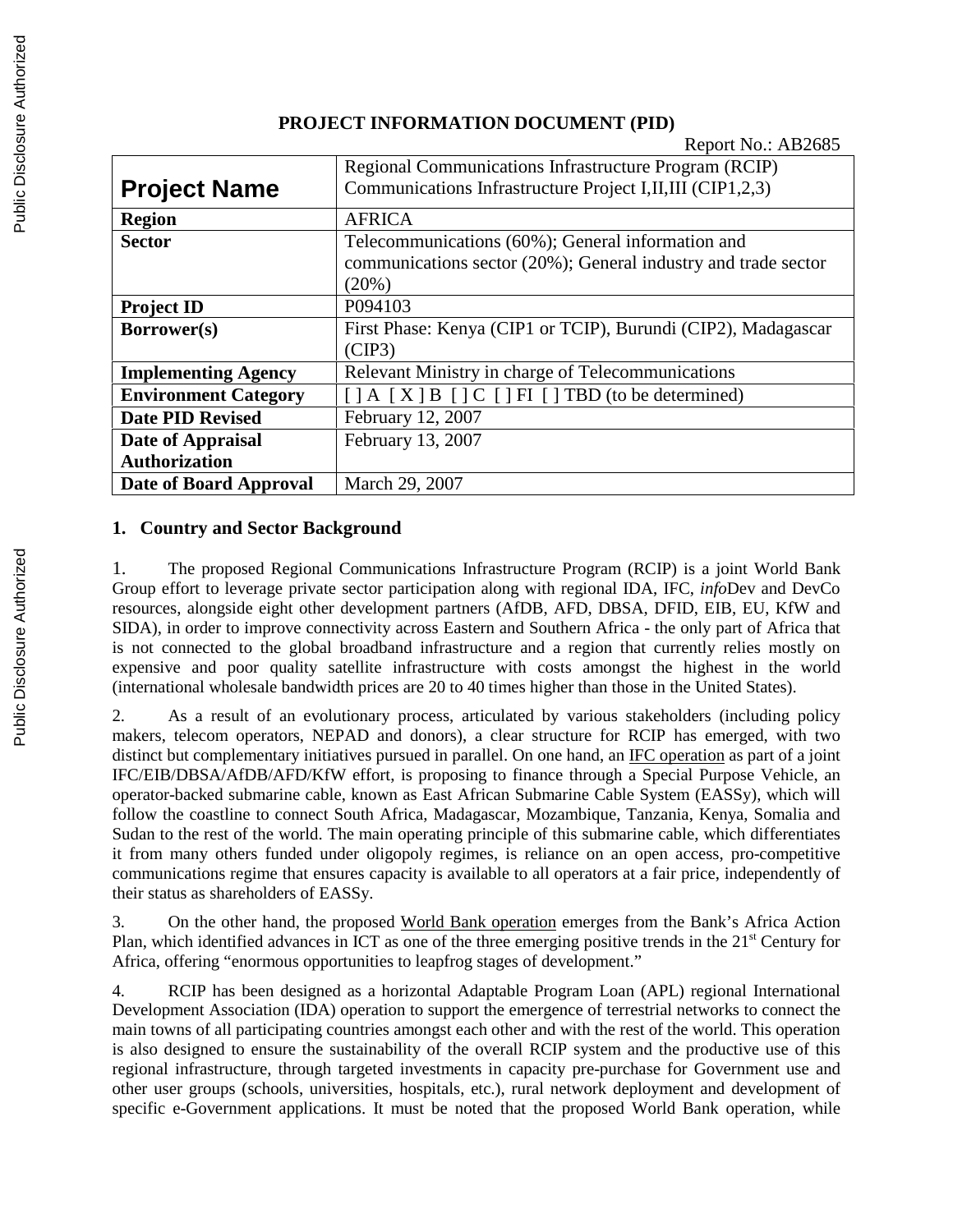complementary, does not rely solely on the proposed EASSy cable, as there are a number of other submarine cable initiatives of which it is likely that one or two will materialize. The project will thus benefit from competition at two levels, between different cables, and between different operators providing service on the same cable (open access implies no restrictions to the number of service providers on one cable).

5. The first Phase of the RCIP World Bank operation will take the form of Communications Infrastructure Projects 1, 2 and 3 (CIP 1, 2, 3) with a combined IDA volume of around US\$166m and expected to reach the Board 1st quarter of 2007. This will include Kenya (CIP 1 or the Transparency & Communications Infrastructure Project, TCIP), Burundi (CIP 2) and Madagascar (CIP 3). Subsequent phases will reach the Board based on readiness of countries, as well as availability of IDA/IBRD financing. Interested candidates include Malawi, Rwanda, Mozambique, Tanzania, Zambia, Lesotho, Uganda, DRC and Mauritius (IBRD). In the particular case of Mauritius, the activities may include submarine cable-related activities and would likely have to be treated as a related but altogether different project. It is also expected that other countries will accelerate their dialogue to use IDA funds once the first tranche moves to effectiveness. It is also expected that some relevant complementary countryspecific components will be added, on an opportunity- and readiness basis. Estimated combined IDA volume for the above countries (except Mauritius) in the second and subsequent phases is approximately US\$258m. Overall, the program is open to Angola, Botswana, Burundi, Comoros, DRC, Djibouti, Eritrea, Ethiopia, Kenya, Lesotho, Madagascar, Malawi, Mauritius, Mozambique, Namibia, Rwanda, Seychelles, Somalia, South Africa, Sudan, Swaziland, Tanzania, Uganda, Zambia, and Zimbabwe, provided these countries are eligible for IDA or IBRD financing. A public website (www.worldbank.org/rcip) has been developed to facilitate this process.

## **2. Objectives**

6. The RCIP Program, the CIP 1,2,3 Projects and following CIP Projects have two overarching development objectives (i) to contribute to lower prices for international capacity and extend the geographic reach of broadband networks (the "connectivity development objective") and (ii) contribute to improved Government efficiency and transparency through e-government applications (the "transparency development objective").

### **3. Rationale for Bank Involvement**

7. The World Bank Group is well placed to contribute in the context of a multiple development partners' effort: The overall program has been formulated with and alongside other donors' interventions. (i) The Accra donors meeting in February 2005 articulated the comparative advantage of the World Bank in Infrastructure Financing and in the Policy and Regulatory interventions, in view of its extensive worldwide experience in reform of the telecom sector and its capacity to lend longer term resources for the realization of backbone infrastructure; (ii) The EASSy consortium members' meeting in Livingstone, Zambia on April  $6<sup>th</sup>$ , 2006 called on the World Bank Group to help mobilize financing partners around the concept of a open access and hybrid project structure; (iii) IFC has co-led the multi-donors efforts to finance the EASSy SPV; (iv) the World Bank has been co-opted alongside the African Development Bank to be a member of the joint Operators/Governments/DFIs Task Force.

8. RCIP fits within WBG's Strategy for Africa, particularly within the framework of the Africa Action Plan, and addresses key Millennium Development Goals. The Bank's Africa Region Development Strategy, discussed at the Board in July 2003, identified advances in ICT as one of the three emerging positive trends in the 21st Century for Africa, offering "enormous opportunities to leapfrog stages of development."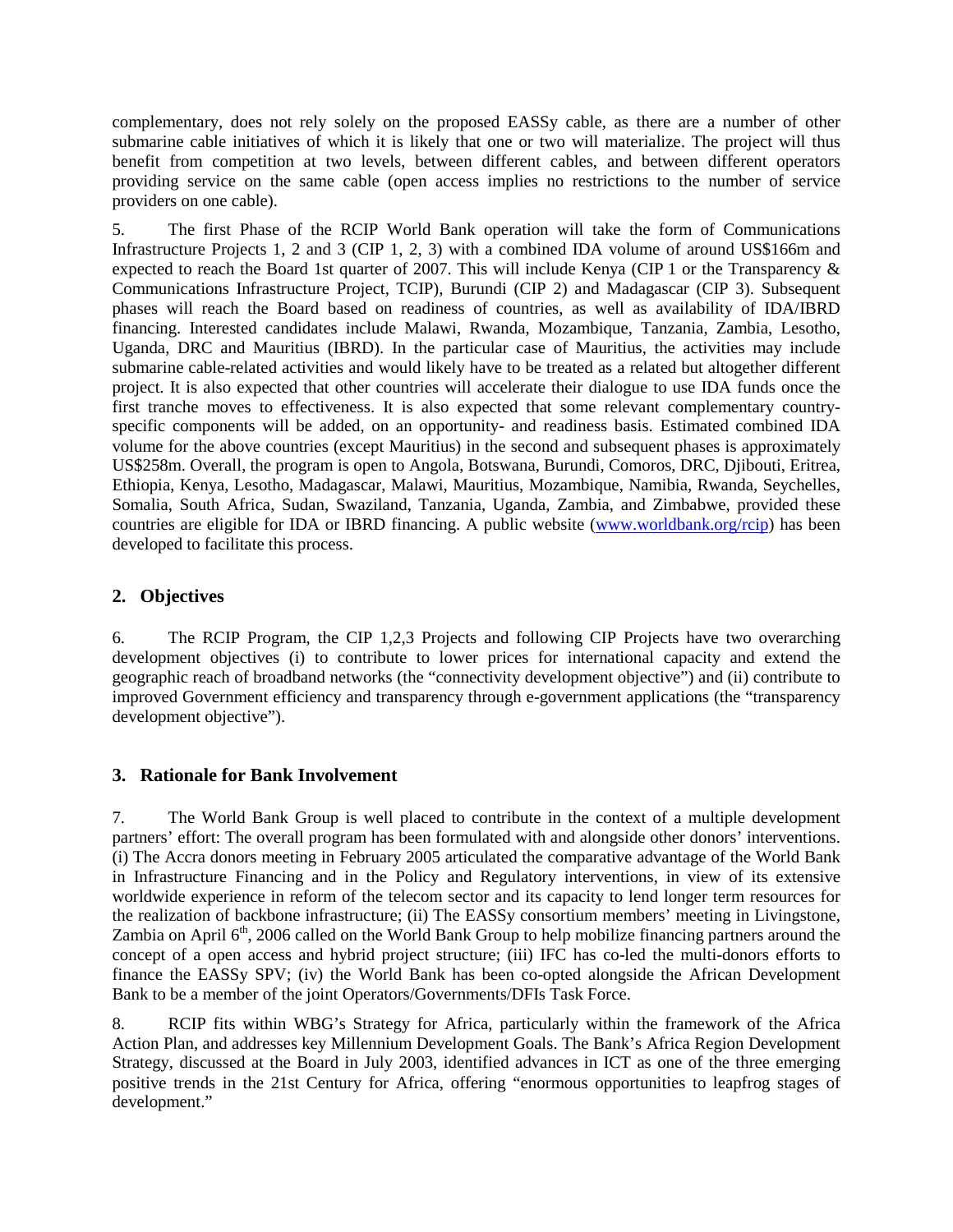9. RCIP also fits within the Bank's comprehensive Africa Action Program developed in 2005 which further articulates goals and objectives covering several important development areas including: (1) Building national development strategies and measuring results; (2) Building capable states and improving governance; (3) Supporting drivers of growth; and (4) Strengthening and implementing partnerships at the country level.

10. CAS and PRSP links: While the countries that would benefit from this project vary in size and needs, common strategic themes identified in the various CASs and PRSPs - higher growth and economic opportunities for the poor; efficiently and effectively managed public sector; improved health management and enabling environment for economic growth and structural transformation – clearly benefit from improved communications infrastructure and cheaper access to ICT.

# **4. Description**

11. The proposed World Bank Operation under RCIP aims at assisting E&SA countries to implement a strategy of effective regional connectivity and increased government efficiency through the use of this connectivity, by (i) offering technical assistance to promote further sector liberalization and resolve market efficiency gaps, (ii) leveraging private investment in the deployment of regional and national backbone infrastructure, as well as rural networks through public private partnership (PPP) arrangements, and (iii) leveraging infrastructure to increase government efficiency and transparency through the selective deployment of key eGovernment services.

12. To maximize flexibility and client-responsiveness in a multi-country environment, RCIP has been designed as a menu of options which individual Governments choose from in order to package their RCIP operation. The proposed options include:

| <b>Design Stage – Results Matrix</b>                                                                                                                                                                                                                                                                                                                                                                                                                                                                                                                                              |                                                                                                                                                            |  |  |  |  |
|-----------------------------------------------------------------------------------------------------------------------------------------------------------------------------------------------------------------------------------------------------------------------------------------------------------------------------------------------------------------------------------------------------------------------------------------------------------------------------------------------------------------------------------------------------------------------------------|------------------------------------------------------------------------------------------------------------------------------------------------------------|--|--|--|--|
| <b>Options</b>                                                                                                                                                                                                                                                                                                                                                                                                                                                                                                                                                                    | <b>Expected Results</b>                                                                                                                                    |  |  |  |  |
| Component 1: Enabling Environment, incl. Monitoring & Evaluation capacity-building                                                                                                                                                                                                                                                                                                                                                                                                                                                                                                |                                                                                                                                                            |  |  |  |  |
| 1. Technical assistance (TA) and M&E capacity-<br>building to foster regional market integration and<br>promote further sector reform so as to maximize<br>benefits from access to capacity. This will<br>include, among others, support to promote further<br>sector liberalization and regulatory reforms,<br>regulatory capacity building and training,<br>establishing the legal and regulatory framework<br>for the information society, strengthening the<br>Public Private Partnership (PPP) framework,<br>building M&E capacity and supporting project<br>communications. | Sound environment allowing to leverage private<br>sector participation to develop the sector<br>Increased penetration – lower costs to consumers           |  |  |  |  |
| <b>Component 2: Connectivity</b>                                                                                                                                                                                                                                                                                                                                                                                                                                                                                                                                                  |                                                                                                                                                            |  |  |  |  |
| 2.a Support to finance the landing station or<br>virtual landing station (for landlocked countries)<br>for the submarine cable (dry portion), involving a<br>small construction with limited infrastructure and<br>telecom equipment.                                                                                                                                                                                                                                                                                                                                             | PPP guaranteeing:<br>Cost-based transit charge for use of landing<br>(3)<br>station<br>Equal access for all operators to regional<br>(3)<br>infrastructure |  |  |  |  |
| 2.b Support to finance pre-purchased capacity on<br>the regional infrastructure (both submarine and<br>terrestrial) for schools, universities, hospitals,                                                                                                                                                                                                                                                                                                                                                                                                                         | Increased viability of regional<br>national<br>and<br>infrastructure linked to:<br><b>3</b> Ten-fold traffic increase in universities/school               |  |  |  |  |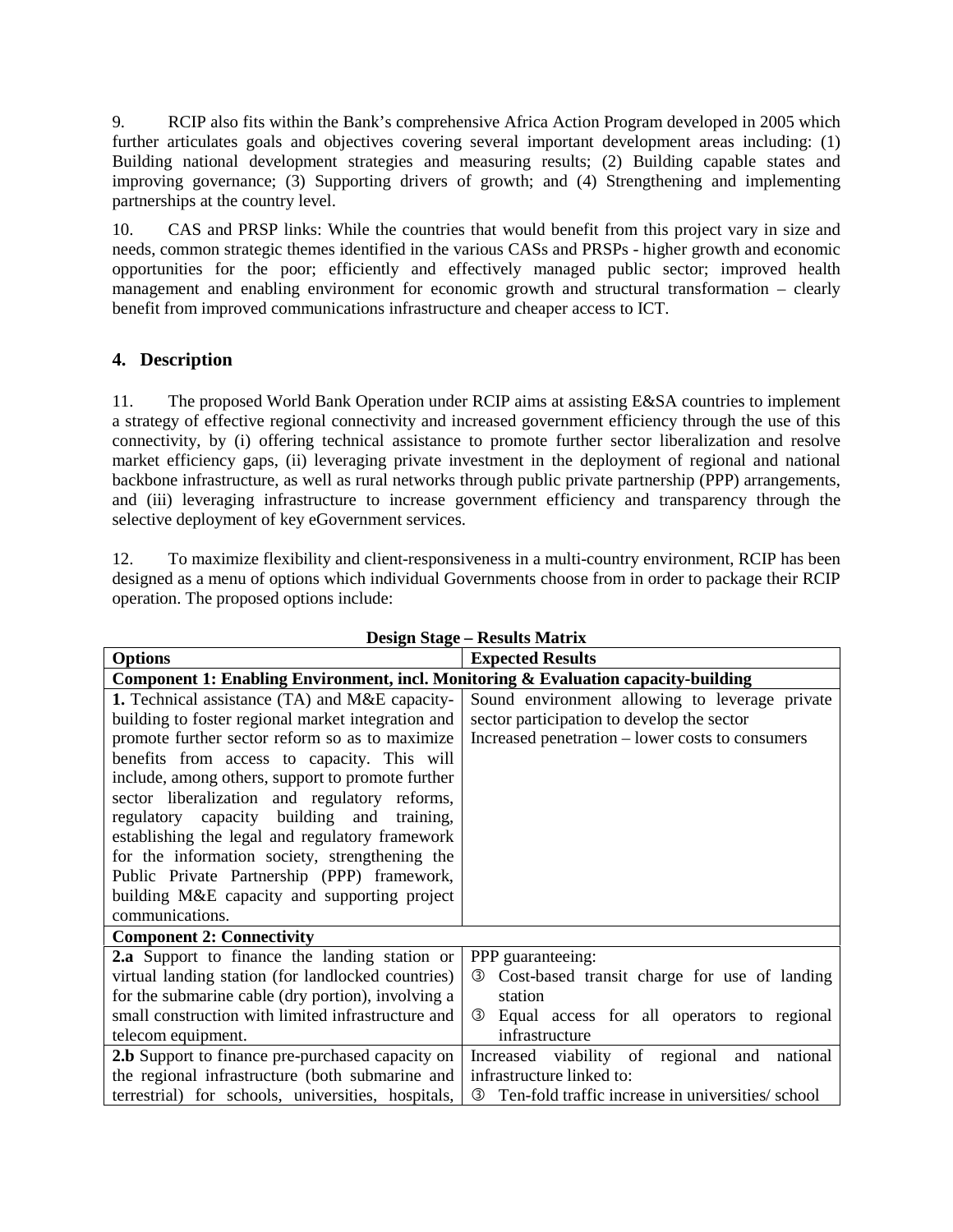| eGovernment use and other priority targeted user                                                                                                                                                                             | <b>3</b> Five-fold increase of Government traffic                                                                                                                                                                                                                                                        |  |  |
|------------------------------------------------------------------------------------------------------------------------------------------------------------------------------------------------------------------------------|----------------------------------------------------------------------------------------------------------------------------------------------------------------------------------------------------------------------------------------------------------------------------------------------------------|--|--|
| groups.                                                                                                                                                                                                                      | Some priority targeted user groups able to buy                                                                                                                                                                                                                                                           |  |  |
|                                                                                                                                                                                                                              | communications input at same price level as                                                                                                                                                                                                                                                              |  |  |
|                                                                                                                                                                                                                              | competitors in other countries.                                                                                                                                                                                                                                                                          |  |  |
| 2.c Support to finance country-anchored regional<br>backhaul networks and national ICT backbone<br>network, as well as the establishment of national<br>IXPs, on the basis of PPPs, leveraging private<br>sector investment. | Increased viability of regional infrastructure linked<br>to:<br>$\circled{3}$<br>Incremental traffic generated by national<br>infrastructure<br>Redundancy to regional routes made possible by<br>(3)<br>construction of missing links<br>District level areas connected to the global<br>infrastructure |  |  |
| 2.d Support to finance the establishment of a                                                                                                                                                                                | Halving cost of government communications                                                                                                                                                                                                                                                                |  |  |
| government virtual private network (GovNet) to                                                                                                                                                                               | Improved decentralization governance                                                                                                                                                                                                                                                                     |  |  |
| cater to all the government communications                                                                                                                                                                                   |                                                                                                                                                                                                                                                                                                          |  |  |
| needs (both data and voice/video).                                                                                                                                                                                           |                                                                                                                                                                                                                                                                                                          |  |  |
| 2.e Support to leverage private sector investment                                                                                                                                                                            | Increased viability of regional infrastructure linked                                                                                                                                                                                                                                                    |  |  |
| on the basis of PPPs with competitive award of                                                                                                                                                                               | to incremental traffic generated by rural areas                                                                                                                                                                                                                                                          |  |  |
| subsidies,<br>if<br>required,<br>to<br>extend<br>the                                                                                                                                                                         | Increased penetration in rural areas                                                                                                                                                                                                                                                                     |  |  |
| telecommunications and ICT infrastructure in                                                                                                                                                                                 |                                                                                                                                                                                                                                                                                                          |  |  |
| and/or community-driven ICT<br>rural<br>areas                                                                                                                                                                                |                                                                                                                                                                                                                                                                                                          |  |  |
| development.                                                                                                                                                                                                                 |                                                                                                                                                                                                                                                                                                          |  |  |
| <b>Component 3: eGovernment Applications</b>                                                                                                                                                                                 |                                                                                                                                                                                                                                                                                                          |  |  |
| 3. TA and goods/services for the implementation                                                                                                                                                                              | Increased viability of regional<br>national<br>and                                                                                                                                                                                                                                                       |  |  |
| of five to six major applications amongst the                                                                                                                                                                                | infrastructure linked to incremental traffic generated                                                                                                                                                                                                                                                   |  |  |
| government services which are candidates for<br>transition to eGovernment delivery, through the                                                                                                                              | by eGovernment applications<br>Improved governance                                                                                                                                                                                                                                                       |  |  |
| use of technology, business process re-                                                                                                                                                                                      |                                                                                                                                                                                                                                                                                                          |  |  |
| engineering to streamline processes, and change                                                                                                                                                                              |                                                                                                                                                                                                                                                                                                          |  |  |
| management to ensure acceptance of the new                                                                                                                                                                                   |                                                                                                                                                                                                                                                                                                          |  |  |
| methods of working. Selection of target                                                                                                                                                                                      |                                                                                                                                                                                                                                                                                                          |  |  |
| applications will be prioritized based on potential                                                                                                                                                                          |                                                                                                                                                                                                                                                                                                          |  |  |
| terms<br>of<br>transparency<br>impact<br>in<br>and                                                                                                                                                                           |                                                                                                                                                                                                                                                                                                          |  |  |
| accountability, existence of a change champion,                                                                                                                                                                              |                                                                                                                                                                                                                                                                                                          |  |  |
| possibility of private sector participation, and                                                                                                                                                                             |                                                                                                                                                                                                                                                                                                          |  |  |
| high potential for quick success. Examples                                                                                                                                                                                   |                                                                                                                                                                                                                                                                                                          |  |  |
| include public finance, procurement, in-land                                                                                                                                                                                 |                                                                                                                                                                                                                                                                                                          |  |  |
| revenue collection and budgetary allocations, to                                                                                                                                                                             |                                                                                                                                                                                                                                                                                                          |  |  |
| the widely needed and citizen facing 'cradle-to-                                                                                                                                                                             |                                                                                                                                                                                                                                                                                                          |  |  |
| grave services' such as registrations of birth,                                                                                                                                                                              |                                                                                                                                                                                                                                                                                                          |  |  |
| marriage, and death, and transaction based                                                                                                                                                                                   |                                                                                                                                                                                                                                                                                                          |  |  |
| services for company registrations, property                                                                                                                                                                                 |                                                                                                                                                                                                                                                                                                          |  |  |
| titling and vehicle/driver registrations, insurance,                                                                                                                                                                         |                                                                                                                                                                                                                                                                                                          |  |  |
| citizen's ID cards, utility payments, and so forth.                                                                                                                                                                          |                                                                                                                                                                                                                                                                                                          |  |  |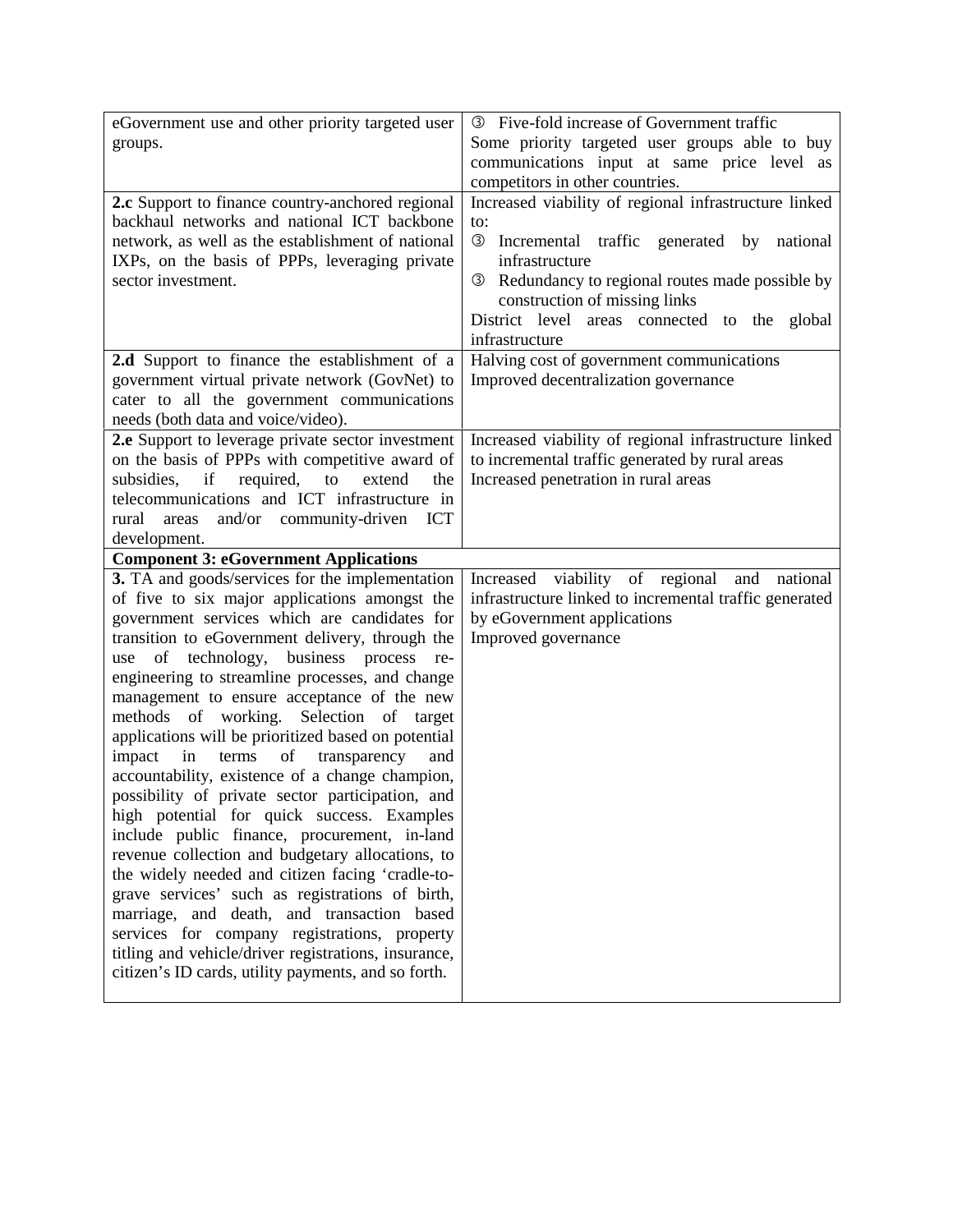## **5. Financing**

11. Proposed funding includes for the first Phase an IDA contribution of about US\$166.1 million, allocated as follows:

| Country        | Total            |
|----------------|------------------|
| Kenya          | US\$116 million  |
| <b>Burundi</b> | US\$20.1 million |
| Madagascar     | US\$30 million   |

IDA contribution for the second and subsequent phases is estimated to be potentially US\$258 million.

### **6. Implementation**

12. For countries participating in the first Phase, the projects will be anchored as follows: Ministry of Information and Communications in Kenya, Ministry of Transport, Post and Telecommunications in Burundi and Ministry for Telecommunication, Posts and Communication in Madagascar. The implementation and institutional arrangements will be described in the relevant Project Appraisal Document.

### **7. Sustainability**

13. The program and related projects have been designed to ensure forward-looking sustainability as well as positively impact the viability of forthcoming cross-border communications project. Built-in Monitoring and Evaluation mechanisms will allow stakeholders to monitor the sustainability of the respective projects.

#### **8. Lessons Learned from Past Operations in the Country/Sector**

14. The program will build upon previous regional programs with a horizontal APL project design, providing the replication and scaling up of a program across countries within a common framework. Regional Programs reviewed include the Social and Institutional Development and Economic Management Technical Assistance Program (SIDEM) for EU8 countries<sup>1</sup>, as well as the Southern Africa Power Market Program. Review of the PAMIR project also confirms a need for establishing effective social protection measures which will enable investors and operators to agree to a tariff profile that reflects consumers' ability to pay. In the case of PAMIR, the high degree of commitment at the early stage of both IDA and IFC to buy down the cost of capital acted as a catalyst to attract much larger investment for the project. It is also critical to build on the experience of previous regional projects in the area of Safeguards.

#### **9. Safeguard Policies (including public consultation)**

| <b>Safeguard Policies Triggered by the Project</b> | Yes | No           |
|----------------------------------------------------|-----|--------------|
| Environmental Assessment (OP/BP/GP 4.01)           | ıX  |              |
| Natural Habitats (OP/BP 4.04)                      |     | [Χ           |
| Pest Management (OP 4.09)                          |     | $\mathbf{X}$ |

 $1$  EU8 countries include the Czech Republic, Estonia, Hungary, Latvia, Lithuania, Poland, the Slovak Republic and Slovenia